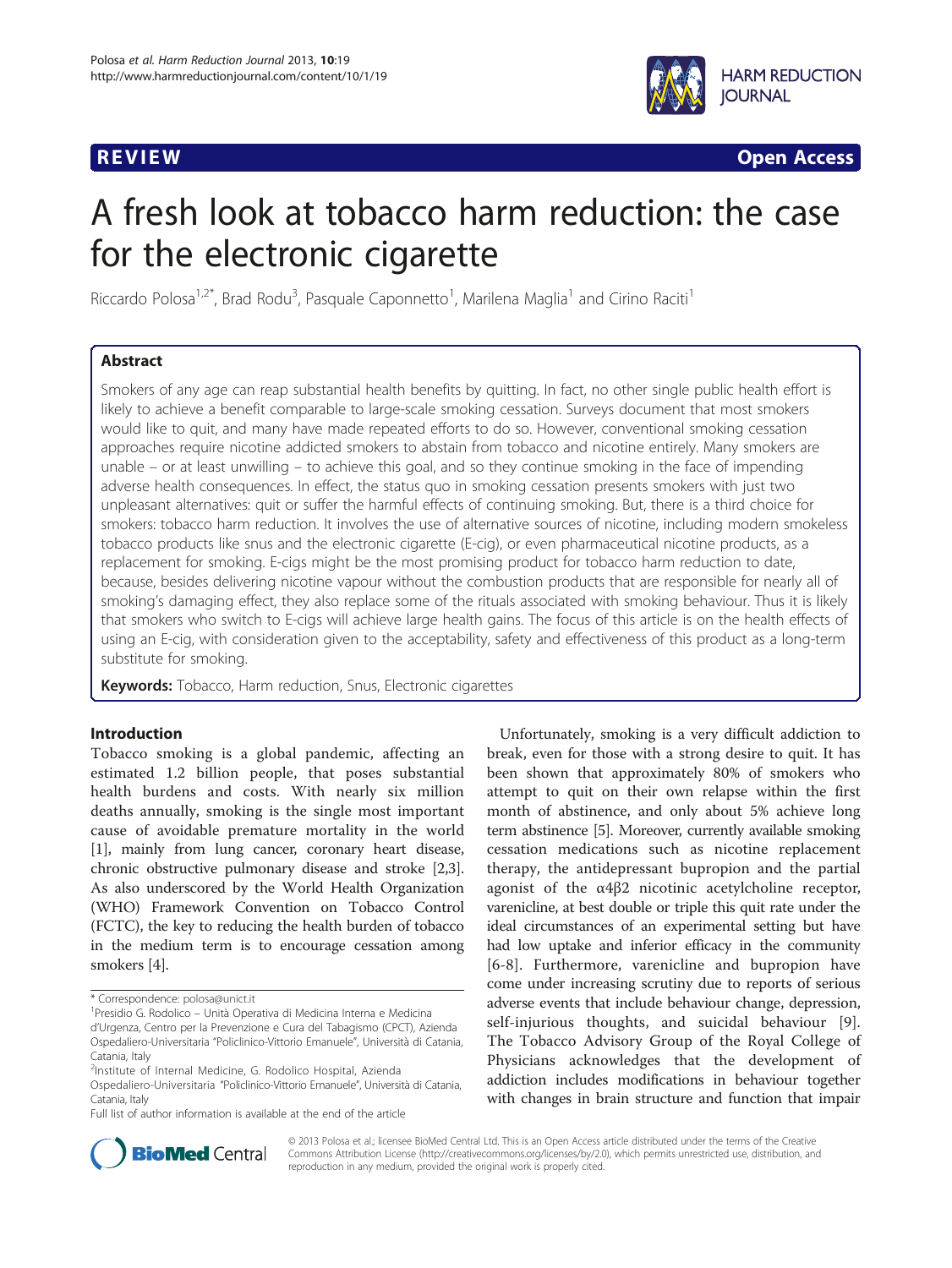the ability to achieve and sustain abstinence. They note that some of these changes may not be entirely reversible [[10](#page-8-0)]. Lastly, even tobacco control policies - particularly when not integrated and well supported by adequate funding - are not very effective [\[11\]](#page-8-0).

Consequently, many smokers will keep smoking because, when given only the options of smoking or completely giving up nicotine, many will not give it up. Bearing in mind that nicotine per se does not cause much risk when separated from inhaling smoke, it is important to consider that a third option is also available to smokers; the reduction of smoking-related diseases by taking nicotine in a low-risk form. Tobacco harm reduction (THR), the substitution of low-risk nicotine products for cigarette smoking, is likely to offer huge public health benefits by fundamentally changing the forecast of a billion cigarette-caused deaths this century [\[12](#page-8-0)].

# Value of harm reduction as a tobacco control strategy

The history of THR may be traced back to 1974, with the publication of a special article in the Lancet by British tobacco addiction research expert Michael A.H. Russell [\[13\]](#page-8-0). There are many and varied approaches to THR. Broadly, these can be categorised into two groups: (I) non-tobacco interventions aimed at decreasing tobacco consumption, and (II) alternative tobacco products. THR empowers smokers to gain control over the consequences of their nicotine addiction and at its simplest it is non intrusive and solely educational, therefore having a strong ethical rationale [[14](#page-8-0)]. The strategy is cost-effective and accessible today to almost all smokers. Harm reduction is particularly compelling for nicotine because so many people have such a strong propensity for using it.

Most scientists and commentators agree that complete tobacco cessation is the best outcome for smokers, and any efforts to make available safer products need to be part of a comprehensive tobacco control strategy aimed at minimising tobacco use through cessation and prevention [[15](#page-8-0)]. Opponents of THR often claim that providing safer alternatives sidetracks smokers from quitting completely. However, refusing to provide truthful information about and access to safer alternative sources of nicotine dissuades smokers from quitting the most harmful method of obtaining nicotine - inhaling smoke.

Quit rates may be improved by advancing physicians' understanding of predictors of success in smoking cessation [[16\]](#page-8-0), and some have purported that it may be better to focus efforts on developing and improving pharmacologic therapies than to promote safer alternatives such as smokeless tobacco [\[17,18\]](#page-8-0). Currently, however, there is a growing trend in physicians' indifference or scepticism towards the efficacy of smoking cessation programs [\[19](#page-8-0)]. Moreover, the use of pharmaceutical cessation aids [[20\]](#page-8-0) and behavioural support [\[21](#page-8-0)] have led to limited success in cessation, and it has been argued that the majority of current smokers will continue to smoke without acceptable safer alternatives [[22\]](#page-8-0). Therefore, the case for an effective THR strategy is legitimate.

# Avoiding confusion about true health consequences of nicotine use

When considering harm reduction as a tobacco control strategy it is important to separate the risk associated with inhaling smoke from that of taking nicotine. As Russell noted 30 years ago, "There is little doubt that if it were not for the nicotine…people would be little more inclined to smoke than they are to blow bubbles or light sparklers" [\[13\]](#page-8-0), "The rapid absorption of nicotine from snuff confirms its potential as an acceptable and relatively harmless substitute for smoking"…. "Switching from cigarettes to snuff would substantially reduce the risk of lung cancer, bronchitis, emphysema, and possibly coronary heart disease as well, at the cost of a slight increase in the risk of cancer of the nasopharynx (or oral cavity in the case of wet snuff)" [[23](#page-8-0)]. Nicotine fulfils all the criteria of an addictive agent (including psychoactive effects, drug-reinforced behaviour, compulsive use, relapse after abstinence, physical dependence, and tolerance) by stimulating specialized receptors in the brain which produce both euphoric and sedative effects [\[24](#page-8-0)]. Individuals who have emotional dysfunctions or attention deficits are more likely to start smoking and less likely to quit. Nicotine has beneficial effects on attention, concentration, and mood in many smokers; these individuals may be depending on nicotine as a means of self-medication [[25](#page-8-0)].

Are there important associated adverse health consequences of nicotine intake? The landmark work, Nicotine Safety and Toxicity, edited by Neal Benowitz, considered the potentially harmful effects of nicotine as well as its benefits [[26\]](#page-9-0). After reviewing the evidence, the authors concluded that nicotine presents little if any cardiovascular risk, and that nicotine has not been shown to be carcinogenic. It is has been reported that nicotine may be potentially harmful during pregnancy, but probably less harmful than continued smoking [\[27](#page-9-0)-[29](#page-9-0)]. There are data suggesting that nicotine may be beneficial in treating ulcerative colitis [[30](#page-9-0)] and Tourette syndrome [\[31\]](#page-9-0). Other conditions for which nicotine is being considered as treatment include memory impairment, attention deficit disorder, depression, and Parkinson's disease [[32\]](#page-9-0). Regarding long-term use, even though nicotine is a potential toxin, it appears to be well-tolerated during weeks and months of nicotine medication therapy without evidence of serious adverse health effects [[10](#page-8-0)]. Using the multi-criteria decision analysis method previously used by the Independent Scientific Committee on Drugs (ISCD) to rank the harms of drugs used in the UK, a working group of international nicotine experts convened by the ISCD considered the potential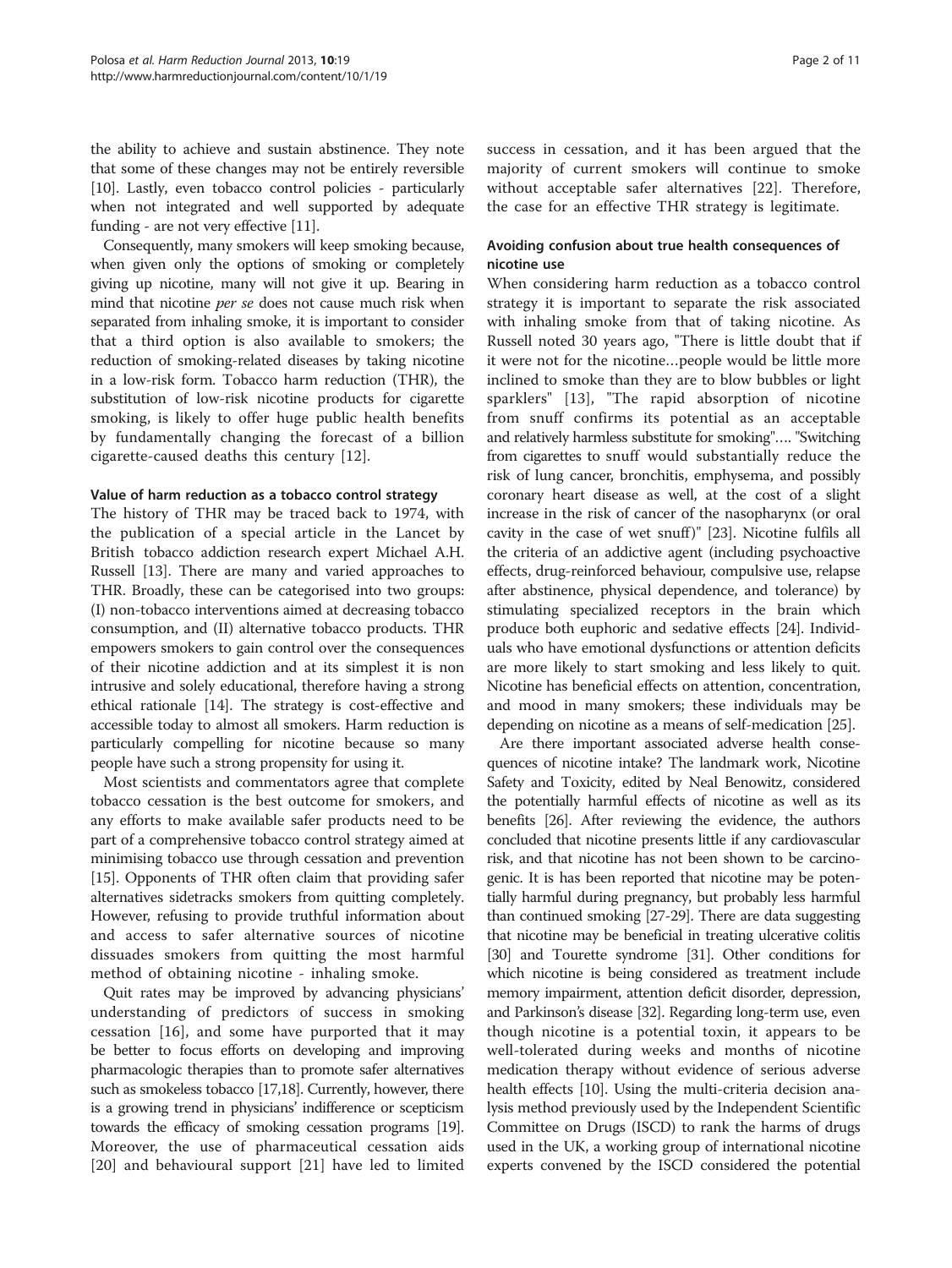harms of a wide range of nicotine containing products based on sixteen parameters of harm to individuals and harm to others. Not only conventional cigarettes were judged to be by far the most harmful form of nicotine containing product, but e-cigarettes were ranked as similar in harm to nicotine patches [\[33](#page-9-0)]. By and large, nicotine per se does not cause much risk when separated from inhaling smoke.

# Current tobacco harm reduction products

Pharmaceutical nicotine products have been used as potential long-term cigarette substitutes. It has been reported that about 20 percent of smokers who quit with nicotine gum used it for more than one year, even though it was available only by prescription [\[34](#page-9-0)]. None of the currently available products deliver nicotine to the brain at a dose and rate similar to smoking. But this inadequacy is due to a philosophical aversion to nicotine addiction, not to technical inefficacy; a 1995 study found that high-dose transdermal nicotine was safe and effective for heavy smokers [[35,36\]](#page-9-0). To be realistic alternatives, contemporary nicotine products need to be as readily available as cigarettes, competitively priced, socially acceptable and approved for regular long-term recreational use rather than as short-term cessation aids [[22](#page-8-0)]. But these products would also be addictive.

A convincing example of a successful THR strategy is that of Swedish snus. Snus is a type of finely ground moist snuff that delivers significant levels of nicotine (Figure 1). Snus does not produce any of the toxic



**Figure 1 Snus smoke-free tobacco.** Snus is an oral tobacco product that comes in a pouch of some sort, designed to be placed between the gums and upper lip. Snus is not chewed and requires no spitting. The standard pouch holds 1 gram of finely ground tobacco. Snus is regulated as a food in Sweden, and thus held to strict quality standards. Swedish snus was developed to greatly reduce TSNA content, and research shows that snus does not increase the risks of cancer of any type.

combustion products and it is manufactured in a way that produces low levels of carcinogenic tobacco-specific nitrosamines (TSNAs) [[37,38](#page-9-0)]. In Sweden, where snus has progressively replaced cigarette smoking over the past 20 years [\[35\]](#page-9-0), substantial reductions in smoking prevalence have been reported [[39\]](#page-9-0). Although Sweden's tobacco control policies have undoubtedly contributed to this decline, the popularity of snus has played a major role. The much steeper decline in smoking prevalence observed among males than females is likely to be due to greater snus use in males [[40](#page-9-0)]. Snus prevalence in Swedish males rose from 10% in 1976 to 23% in 2002 [\[41\]](#page-9-0). From the period 1990–1995 to the period 2002–2007, smoking prevalence decreased from 26 to 10% among men [[42](#page-9-0)] Interestingly, the Swedish population prevalence of tobacco use has remained relatively steady at around 40%, but with 58% of daily tobacco users now taking snus instead of smoking cigarettes [[43\]](#page-9-0). As a result of this, tobacco-related mortality in Sweden is among the lowest in the Western world [[44](#page-9-0)]. Studies provide quantitative evidence that health risks of using snus is lower than smoking for lung, oral, and gastric cancers, for cardiovascular disease, and for all-cause mortality [[45\]](#page-9-0).

The Swedish experience has been replicated in Norway, which shares a border with Sweden and is culturally similar [\[46\]](#page-9-0). The 2005 California Tobacco Survey shows that smokers in that state are not receptive to using oral smokeless tobacco as a substitute for cigarette smoking [[47](#page-9-0)]. One possible explanation for this phenomenon is that U.S. smoker's perceptions of smokeless products are incorrect; indeed they are sceptical of the idea that snus is safer than cigarettes [[48](#page-9-0)]. Misleading information disseminated by government agencies and non-profit health organizations has made American consumers [\[49,50](#page-9-0)] and health professionals [\[51\]](#page-9-0) believe that smokeless tobacco is as harmful as, if not even more harmful than, smoking. Providing complete and truthful information could make U.S. smokers more receptive to switching to this much less harmful alternative.

The issue of abuse liability has been recently used by opponents of THR to warn about potential risks of smokeless tobacco products. Hatsukami et al. [\[52](#page-9-0)] concluded that smokeless tobacco appears to have slightly lower abuse liability, with possibly lower severity of addiction or dependence compared with smoking and greater ease of cessation. They also concluded that it may be possible that switching from cigarettes to smokeless tobacco would increase the potential for cessation from all tobacco products. Fagerström and Eissenberg came to similar conclusions in a recent comparison of dependence among smokers, smokeless tobacco users and users of medicinal nicotine [\[53](#page-9-0)]. Many former smokers in Sweden have quit through using snus, suggesting it may be a more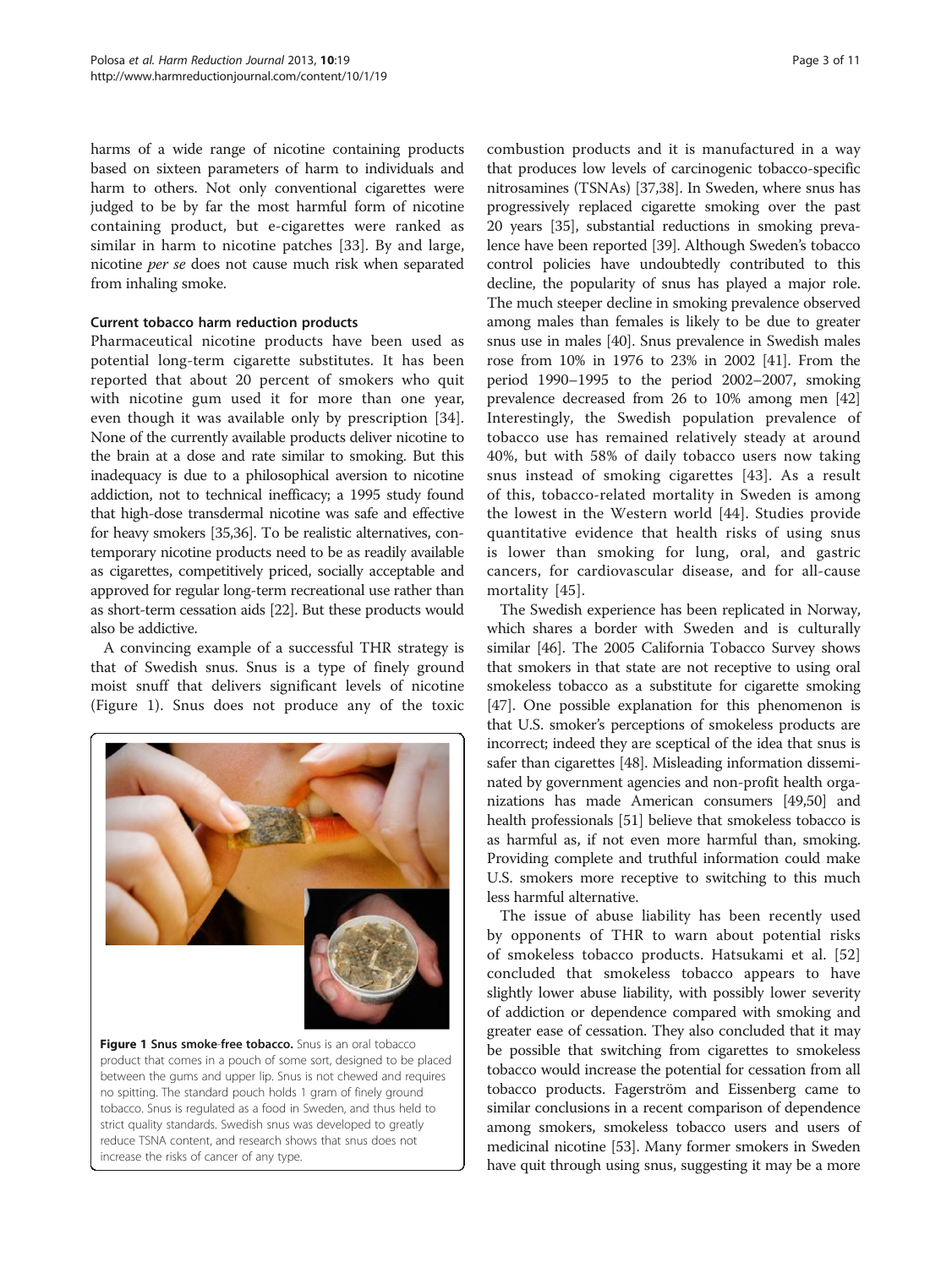effective cessation aid, and a more attractive long-term alternative to cigarettes, than pharmaceutical nicotine because its nicotine delivery and social aspects are similar to those of smoking [\[38,39,54](#page-9-0)]. Three small clinical trials support the role of smokeless tobacco as a cessation option for smokers. After reporting reduced TSNA exposure among smokers given an American snus product or Ariva (a dissolvable pellet), Mendoza-Baumgart et al. [[55\]](#page-9-0) concluded that this low-nitrosamine smokeless tobacco product has strong potential as a harm reduction tool. In 2010 Caldwell et al. [[56\]](#page-9-0) tested the acceptability of Swedish snus, nicotine gum and Zonnic (a pouch containing 4 milligrams of nicotine embedded in microcrystalline beads) among naive smokers in New Zealand. They reported that all three products significantly reduced craving for cigarettes, and all three enabled subjects to reduce their smoking significantly, with Zonnic and snus ranked higher than nicotine gum for both quitting and reducing smoking. Hence, it is not surprising that dissolvable tobacco products led to a significant reduction (approx. 40%) in cigarettes per day, no significant increases in total tobacco use, and significant increases in two measures of readiness to quit in a recent pilot randomized study [[57\]](#page-9-0).

The issue of abuse liability has been also used by anti THR supporters to warn about potential risks of e-cigarettes. However, in a recent randomized controlled trial of 300 smokers [\[58\]](#page-9-0), only 26.9% of those who switched to e-cigs resulting in complete smoking abstinence were still using the product by the end of the observational period (week-52) with the 73.1% of users stopping vaping as well. That many regular vapers were able to free themselves also from the behavioral component of smoking that was being reproduced by vaping the product under investigation, indicates that the e-cigarettes are not very "addictive".

# Emerging tobacco harm reduction products: electronic cigarettes

Use of electronic cigarettes (E-cigs) may prove to be an even more attractive long-term alternative because of their similarities to smoking, including the hand-to-mouth repetitive motion and the visual cue of a smoke-like vapour.

According to the WHO Study Group on Tobacco Product Regulation, E-cigs are categorized as electronic nicotine delivery systems (ENDS), devices designed for the purpose of nicotine delivery to the respiratory system where tobacco is not necessary for their operation [[59](#page-9-0)]. Awareness and use of E-cigs has increased exponentially in the past four years. These devices, which are manufactured and sold by several different companies, consist of a lithium battery, electronic components, an atomizer, and a cartridge that holds a liquid solution composed of water, propylene glycol, flavourings, and nicotine (Figure [2](#page-4-0)). Their popularity appears to be related to the close similarities to smoking, the fact that they can be used in smoke-free places, the competitive price, and the perceived potential for harm reduction [\[60](#page-9-0)].

Cigarette smokers will keep smoking because of their addiction and when given the options of smoking or completely giving up nicotine, many will not give it up. This rigid dichotomous scheme may be now considered legacy of the past as many of them would be better off using nicotine in a low-risk form. E-cigs may be an additional tool for reducing tobacco related harm when used to target smokers for whom current cessation programmes have had only limited success [[61](#page-9-0)]. E-cigs also may be attractive to inveterate smokers who consider their tobacco use a recreational habit that they wish to maintain in a more benign form, rather than a problem to be medically treated [[62](#page-9-0)].

# Toxicological characterization of e-cigarettes

The available evidence indicates that e-cigarettes do not raise serious health concerns and can be considered a much safer alternative to conventional smoking [[63-66](#page-9-0)].

Detailed toxicology characterization of e-cigarette liquid and vapour using gas chromatography mass spectrometry (GC-MS) demonstrates that their primary components are water, propylene glycol (PG), glycerin, and nicotine [[67](#page-9-0)]. In an independent study, Laugesen tested E-cig mist for over 50 priority-listed cigarette smoke toxicants and found none [[64](#page-9-0)]. This report only revealed traces  $(8.2 \text{ ng/g})$  of TSNAs in the "high" nicotine cartridge of a Ruyan brand E-cig. However, it must be noted that this amount is equal to the quantity reported to be present in a nicotine medicinal patch [\[61\]](#page-9-0) (Table [1](#page-4-0)).

FDA-commissioned testing of e-cigarette cartridge fluids found diethylene glycol in one of the 18 e-cigarette cartridges tested [\[68\]](#page-9-0). Formaldehyde, acetaldehyde, and acroleine (potentially toxic carbonyl compounds) have been detected in e-cigarette vapour in 12 brands of e-cigarettes but at levels substantially lower than in cigarette smoke. These compounds may be formed by the oxidation of propylene glycol or glycerol when in contact with the heating coil.

Cahn and Siegel [\[61\]](#page-9-0) reviewed the results of 16 laboratory analyses of E-cig liquid, including the FDA's Report noted above . TSNAs were reported in two studies, but at trace levels, which are similar to those found in a nicotine patch, and, most importantly, about 500-fold to 1400-fold lower than TSNA levels measured in regular cigarettes (E-cigs containing only 0.07–0.2% of the TSNAs present in cigarettes) (Table [1\)](#page-4-0).

It must be however noted that the e-cigarette industry is now adopting improved manufacturing standards. According to American e-liquid Manufacturing Standards Association (AESMA), liquids produced before 2013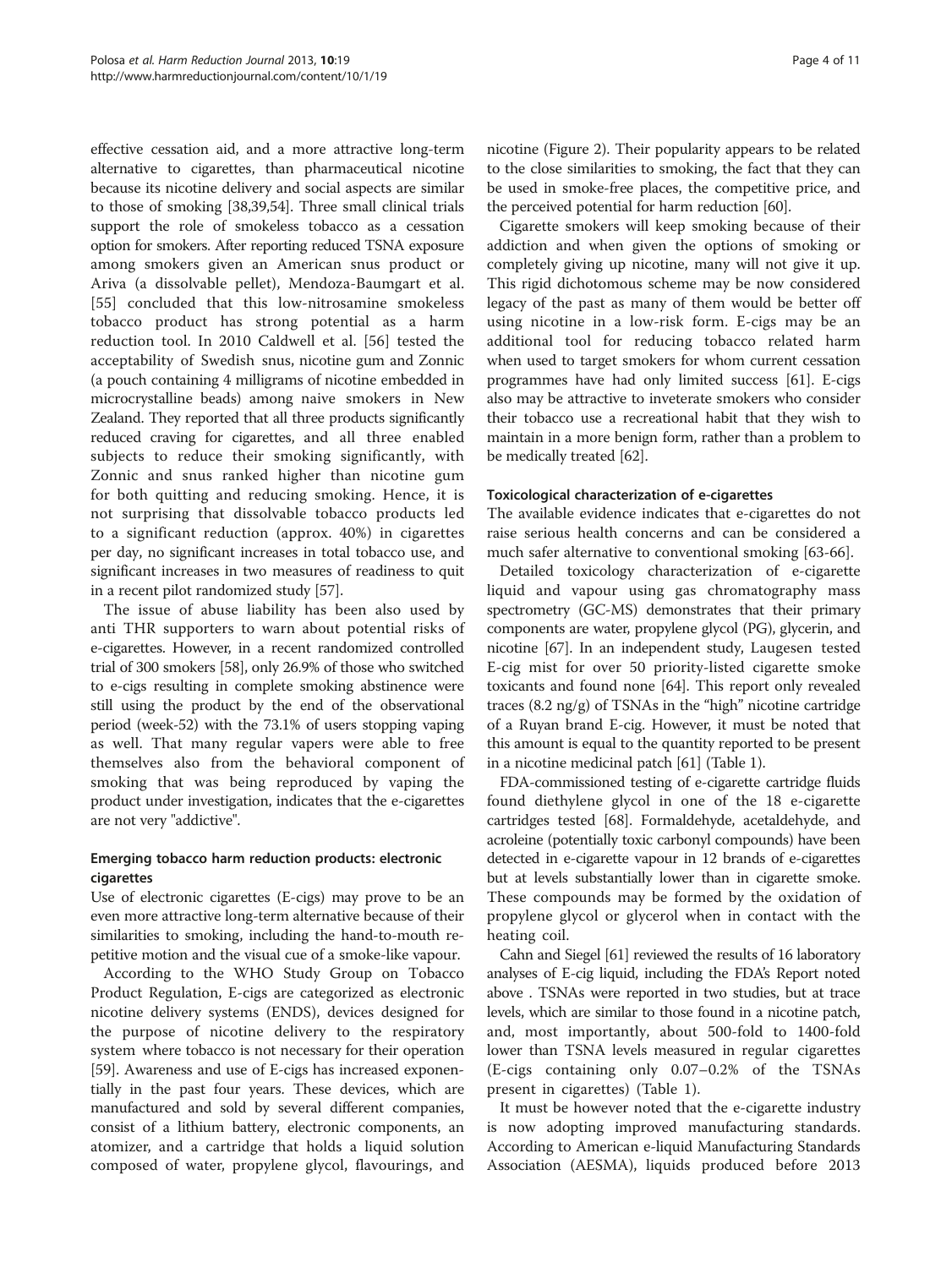<span id="page-4-0"></span>

were largely inaccurate, whereas newest products have substantially improved in term of purity, consistency and accuracy of nicotine content.

For example, [\[69](#page-9-0)] in a recent analysis of 20 refill liquids of 10 of the most popular brands have shown that the nicotine content in the bottles corresponded closely to the labels on the bottles with levels of nicotine degradation products being 1–2% for most samples. Also, this analysis did not detect ethylene glycol nor diethylene glycol; for several brands the levels of impurities were above the level set for nicotine products in the European Pharmacopoeia, but below the level likely to cause harm.

# Table 1 Summary data of maximum tabacco-specific nitrosamine levels in various cigarettes and nicotine-delivery products includine electronic cigarettes (ng/g, except for nicotine gum and patch that are ng/gum piece and ng/patch) – Modified by Khan Z et al. J Public Health Policy 2011

| Product                  | <b>NNN</b> | <b>NNK</b> | <b>NAT</b> | <b>NAB</b> |
|--------------------------|------------|------------|------------|------------|
| Nicorette gum (4 mg)     | 2.00       | ND         | ND         | <b>ND</b>  |
| NicoDerm CQ patch (4 mg) | ND         | 8.00       | ND         | ND.        |
| Electronic cigarettes    | 3.87       | 1.46       | 2.16       | 0.69       |
| Swedish snus             | 980.00     | 180.00     | 790.00     | 60.00      |
| Winston (full)           | 2200.00    | 580.00     | 560.00     | 25.00      |
| Marlboro (full)          | 2900.00    | 960.00     | 2300.00    | 100.00     |
| Camel (full)             | 2500.00    | 900.00     | 1700.00    | 91.00      |
| Marlboro (ultra-light)   | 2900.00    | 750.00     | 1100.00    | 58.00      |

NNN, 4-(methylnitrosamino)-1-(3-pyridyl)-1-butanone;

NNK, N'-nitrosonornicotine.

NAT, N'-nitrosoanatabine; NAB, N'-nitrosoanabasine. ND, Not detected.

E-cigarette vapour contains a number of potentially toxic compounds. Testing on some devices has found tobacco-specific nitrosamines (TSNAs) [[70\]](#page-9-0)) and polycyclic aromatic hydrocarbons present in cartridge fluid, but generally in very low levels, similar to those in nicotine replacement therapy [[64,68,71](#page-9-0)].

Cadmium, lead and nickel have also been detected in vapour but in trace levels only, comparable with levels found in Nicorette inhaler [\[72](#page-9-0)]. Metal and silicate particles were detected in fluid and vapour from e-cigarette cartomisers obtained from one manufacturer over several years, leading to exposure to amounts of these particles equal to or higher than users of tobacco cigarettes might typically experience [\[73\]](#page-9-0).

In essence, these products appear to be much safer than tobacco cigarettes and comparable in toxicity to conventional nicotine replacement products. Of note, retailers have already sold hundreds of thousands of E-cigs with no evidence that these products have endangered anyone when used as directed. Although there is no indication that E-cigs are any more an immediate threat to public health and safety than traditional cigarettes, which are readily available to the public, the current data is insufficient to conclude that E-cigs are safe in absolute terms, and further studies are needed to comprehensively assess their safety, particularly in the long term.

#### E-cigarette studies

The E-cig is a very hot topic that has generated considerable global debate, with authorities wanting to ban it or at least regulate it. Consequently, a formal demonstration supporting the efficacy and safety of these devices in clinical trials would be of utmost importance.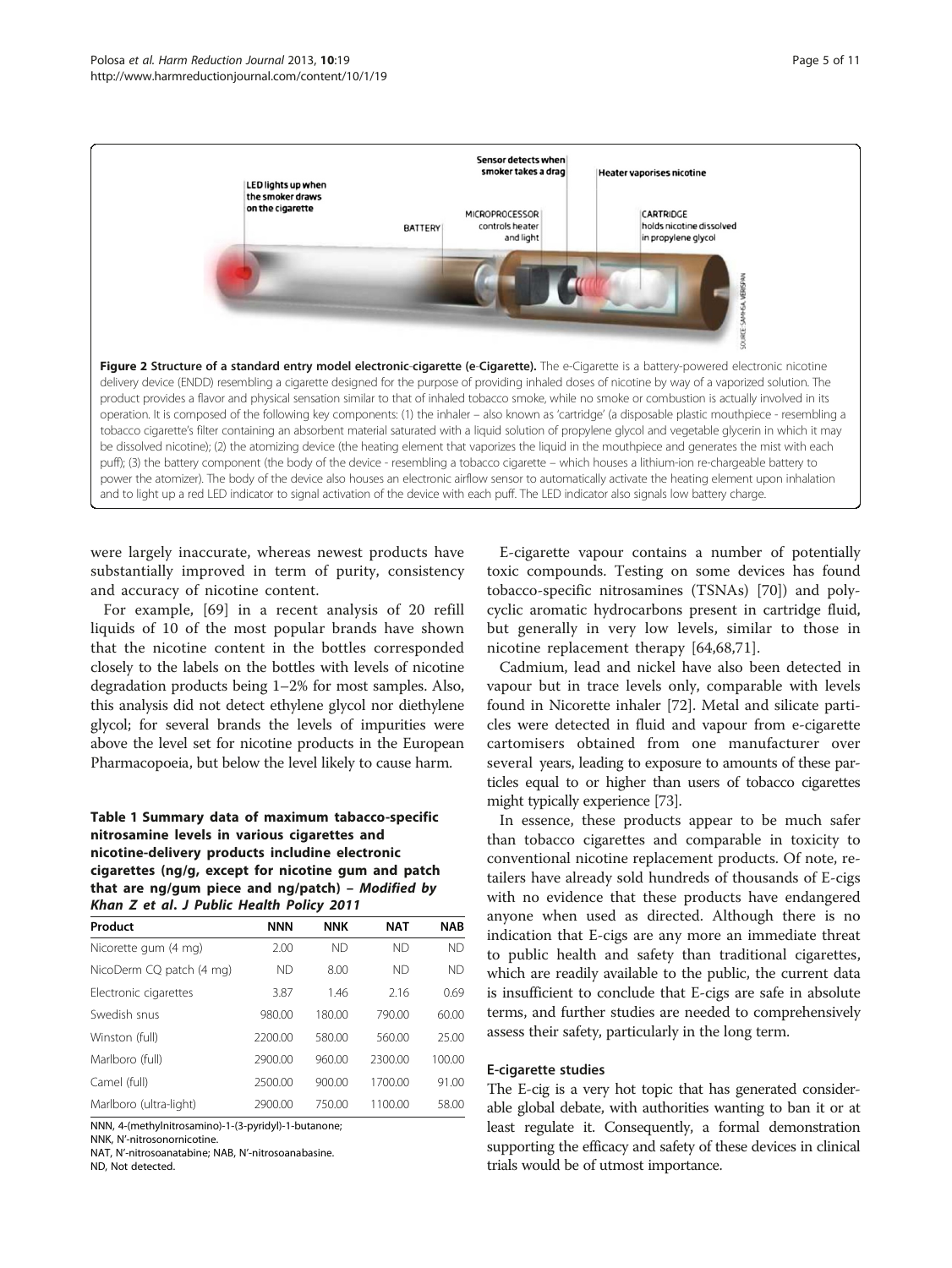One of the earliest clinical trials of electronic cigarettes was conducted at the University of Auckland, New Zealand. Forty adult smokers of 10 or more cigarettes per day were randomized to use an E-cig containing 16 mg of nicotine or 0 mg of nicotine (placebo), a Nicorette nicotine inhalator, or their own brand cigarette. The 16 mg E-cig alleviated desire to smoke after overnight abstinence, was well tolerated and exhibited a pharmacokinetic profile more like the Nicorette inhalator than a tobacco cigarette [\[74](#page-9-0)]. In a small preliminary study of 16 smokers comparing two brands of E-cigs to the participants' own brand, Eissenberg reported that 10 puffs from either brand delivered little to no nicotine compared with 10 puffs from the regular brand [\[75](#page-9-0)]. A response to this letter pointed out that each puff from an electronic cigarette delivers approximately 10% of the nicotine found in a puff of cigarette smoke [[76](#page-10-0)]. Therefore E-cigs users need to take more puffs than smokers to raise blood nicotine levels. Final results of Eissenberg's study for 32 participants confirmed that no measurable levels of nicotine or carbon monoxide were detected in E-cigs users. However, both brands effectively suppressed nicotine abstinence symptoms [\[77\]](#page-10-0). Recently Vansickel and Eissenberg studied blood nicotine levels and among subjects who used E-cigs according to a standard protocol after 12 hours of abstinence [\[78](#page-10-0)]. All subjects were former smokers who had quit smoking 11 months earlier and were veteran vapers. Blood nicotine levels increased from 2 nanograms per milliliter (ng/ml) at baseline to 10 ng/ml within 5 minutes of the first puff, and to 16 ng/ml at the end of the ad lib period of use. These levels are very similar to those produced by cigarette smoking, suggesting that a learning curve effect has to be taken into account when discussing clinical studies with E-cigs. Canadian researchers examined the reinforcing effects of E-cigs with and without nicotine on 11 volunteers. Participants reported a reduction in craving, regardless of the nicotine content [[79](#page-10-0)]. Our recent smoking cessation study with a plastic nicotine-free inhalator, suggests that E-cigs can serve as an effective smoking replacement for some smokers, even if no nicotine is present [[80](#page-10-0)].

Japanese researchers conducted a safety assessment of E-cigs with 32 smokers and found that following the treatment, no abnormal changes in blood pressure, hematological data, or blood chemistry and no severe adverse events were observed [[62\]](#page-9-0). In a prospective proof-of-concept study, we monitored for 6 months possible modifications in smoking habits of 40 smokers not willing to quit who experimented with a 7.4 mg nicotine/cartridge E-cig [\[60](#page-9-0)]. Combined sustained smoking reduction and smoking abstinence was shown in 22/40 (55%) participants, with an overall 88% fall in cigs/day. Mouth and throat irritation, and dry cough were common, but diminished substantially by the

end of the study. Participants' perception and acceptance of the product was good.

That these results could be maintained for at least 24 months by adopting newer more efficient models as improved smoking sensation aids [[81\]](#page-10-0) indicates that these products have potential for efficient long-term substitution for smoking.

In a recent prospective 12-month randomized control design study (ECLAT study) we have just collected the data of E-cigs with 7.2 mg, 5.4 mg and 0 mg nicotine cartridges to measure smoking reduction or abstinence in 300 smokers unwilling to quit Declines in cig/day use and eCO levels were observed at each study visits in all three study groups (p,0.001 vs baseline), with no consistent differences among study groups. Smoking reduction was documented in 22.3% and 10.3% at week-12 and week-52 respectively. Complete abstinence from tobacco smoking was documented in 10.7% and 8.7% at week-12 and week-52 respectively. A substantial decrease in adverse events from baseline was observed and withdrawal symptoms were infrequently reported during the study [[58](#page-9-0)].

In another recent randomized controlled trial, Bullen and coll. [[82](#page-10-0),[83](#page-10-0)] randomised 657 adult smokers wanting to quit to 16 mg nicotine e-cigarettes (as needed), 21 mg nicotine patches (one per day), or placebo e-cigarettes (no nicotine, as needed) in a 4:4:1 ratio. Participants, who all lived in Auckland, New Zealand, could access the national Quitline (a telephone counselling service), but received no additional support. At 6 months, 7.3% participants in the nicotine e-cigarettes group had achieved biochemically verified abstinence, compared with 5.8% participants in the patches group, and 4.1% in the placebo e-cigarettes group. However, the statistical power was insufficient to conclude superiority of nicotine e-cigarettes to patches or to placebo e-cigarettes. As for other clinical studies with e-cigarettes, adverse events were very mild.

Several surveys [\[84](#page-10-0)-[86](#page-10-0)] paint a picture of the typical e-cig consumer as a long-term smoker who tried repeatedly to quit. The median age of respondents ranges from late 30s to mid 40s. The percentage of respondents using e-cigs as a complete replacement for smoking ranged from 31% to 79%. Etter and Bullen found that 77% of daily users were former smokers, and 19% who were still daily smokers reduced their cigarettes per day from 25 to 15. The most-used flavour was tobacco, but 61% preferred various fruit flavours, coffee, vanilla, and chocolate [[86](#page-10-0)]. Over 90% of respondents reported that their health has improved. When asked the main reason why they chose to use an e-cig, 64.6% selected "to continue to have a 'smoking' experience, but with reduced health risks." [[85](#page-10-0)].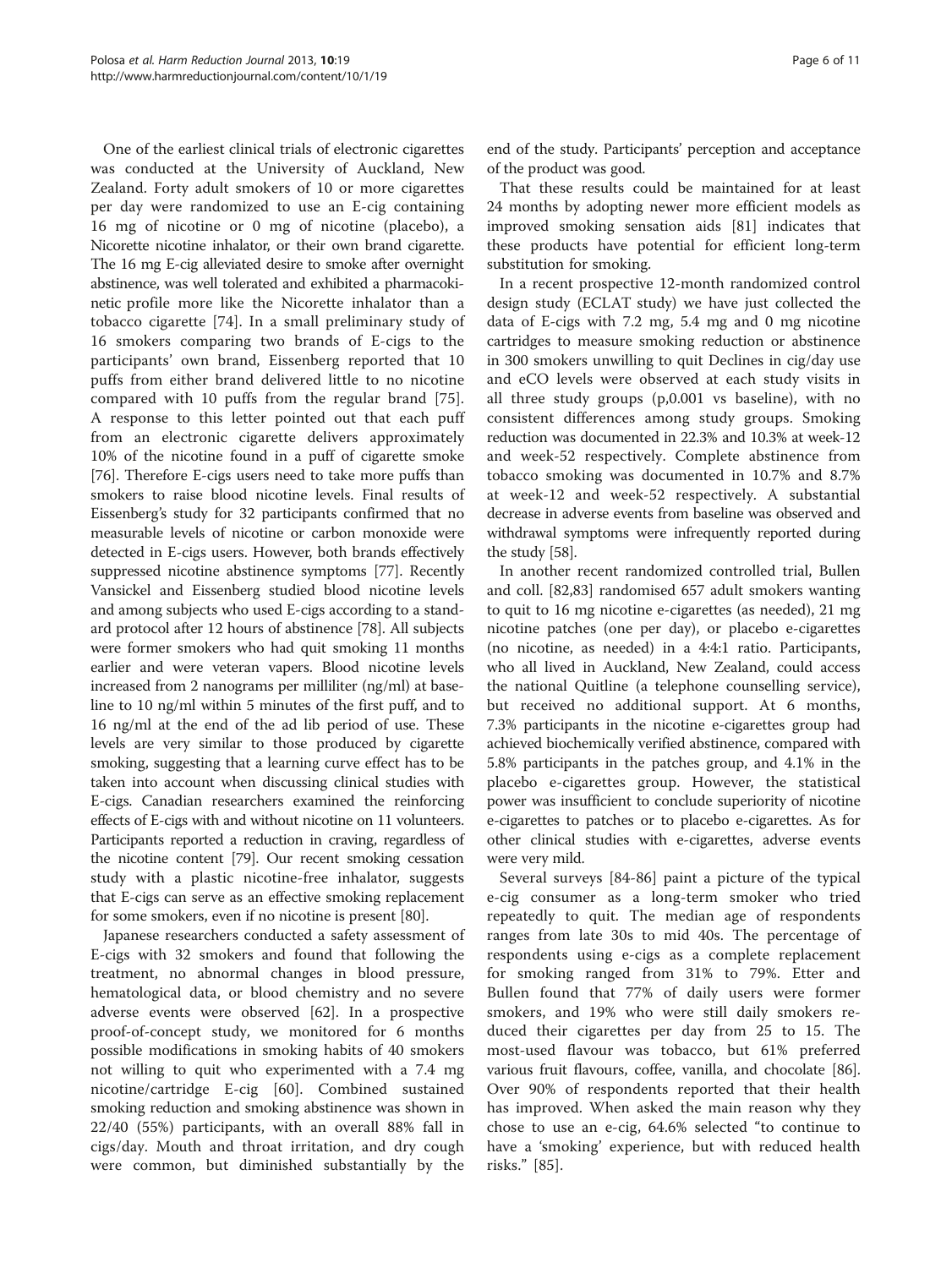# Discussion

E-cigs might be the most promising product for tobacco harm reduction to date. E-cigs deliver a nicotine vapour without the combustion products that are responsible for nearly all of smoking's damaging effects (Figure 3). Temperatures of approximately 1.000 °C are generated with each puff of a lit cigarette, and thousands of toxic chemicals are produced during the combustion process [[87](#page-10-0)]. In contrast, E-cigs use vaporization, rather than combustion, and the low operating temperature of the atomizer (up to 160 °C, depending on the model) does not emit cigarette toxicants [\[64\]](#page-9-0). Therefore, the health risks are likely to be similar to those from smokeless tobacco, which has approximately 1% of the mortality risk of smoking [[49](#page-9-0)]. E-cigs may contain nicotine, which contributes to nicotine addiction and helps sustain tobacco use. However, if sufficient numbers of smokers can transfer their nicotine dependence to a less-harmful delivery method, millions of lives could be saved. The positive aspects of E-cigs appear to outweigh the negative aspects (Table [2](#page-7-0)).

Nonetheless, websites that provide information about the health risks of smokeless tobacco, have conflated

these risks with the risks of smoking, misleading the public and smokers into believing that there is no potential for harm reduction by switching from smoked to smokeless products [\[49\]](#page-9-0). Yet, evidence continues to emerge that snus is an effective harm-reduction strategy [[88](#page-10-0)]. Similar deceptive advice is being given to smokers who might be thinking about switching to E-cigs [\[89\]](#page-10-0). Foulds et al. [[90](#page-10-0)] found that 78% of E-cig users they interviewed had not used any tobacco in the prior 30 days, but they still advised smokers to use proven treatments (e.g. counselling and FDA-approved drugs). This is a bizarre advice, in view of the fact that the subjects they interviewed had tried to quit smoking an average of nine times before taking up use of an E-cig, and two-thirds had tried to quit with an FDA-approved smoking cessation medication [\[90](#page-10-0)].

With the excuse of safeguarding public health and guiding regulatory strategies, extensive research on product design, toxicant exposure, abuse liability, youth initiation, and influence on cessation efforts has been advocated [\[91](#page-10-0)]. Thus it appears that the same tactics that are being used to keep less hazardous products such as snus from being widely adopted by smokers are being used



smoke are linked to numerous health problems.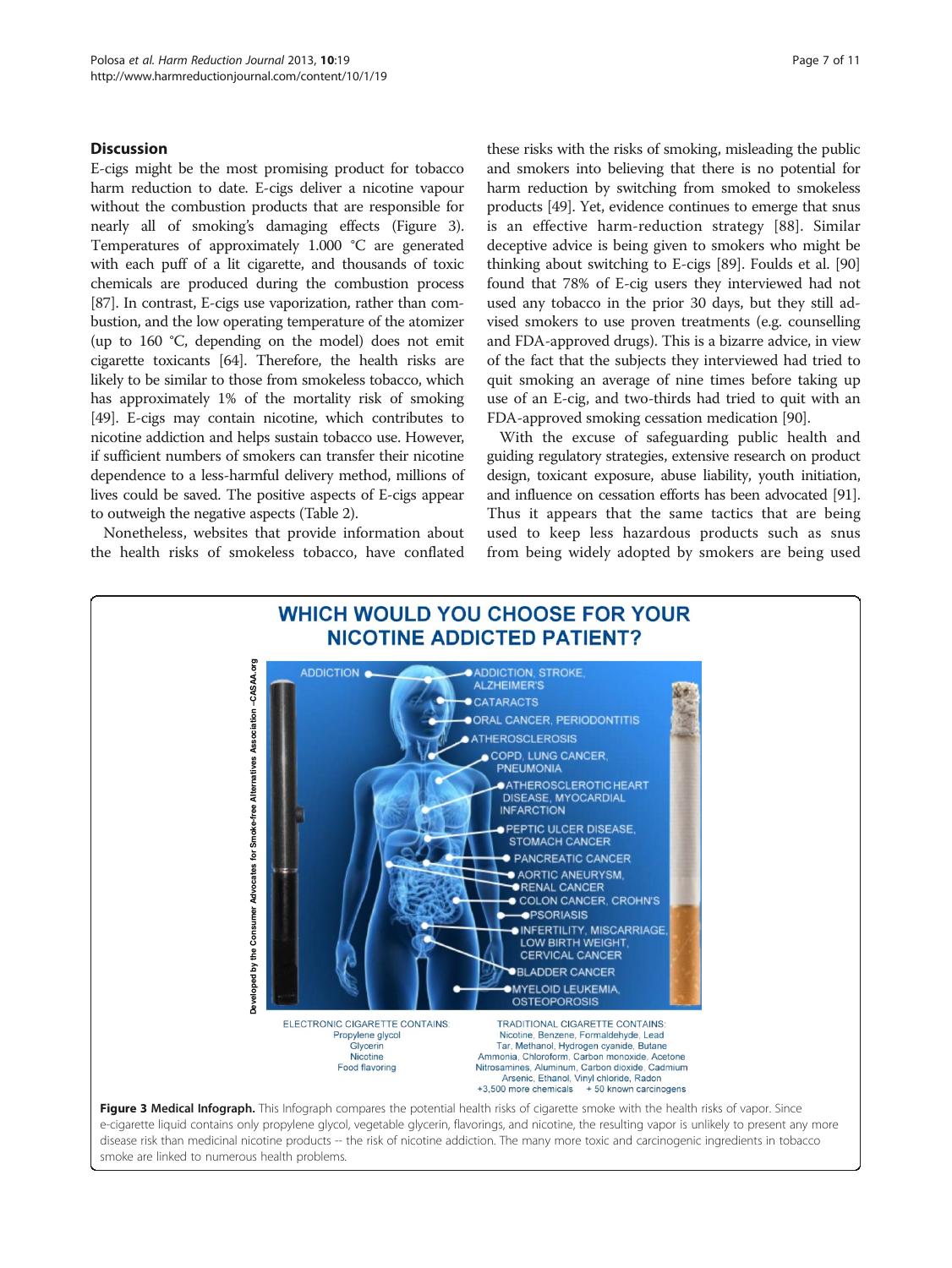#### <span id="page-7-0"></span>Table 2 Positive and negative aspects of e-cigarettes

| <b>Positive</b>                                                            | <b>Negative</b>                                                                                           |  |  |
|----------------------------------------------------------------------------|-----------------------------------------------------------------------------------------------------------|--|--|
| Beneficial effects on health (improved exercise tolerance, and less cough) | Small percent of the population is sensitive to propylene<br>glycol (dry mouth and throat)                |  |  |
| No tobacco smoke odor or bad breath                                        | Some flavors (e.g. piña colada) have a lingering smell                                                    |  |  |
| Much less toxic than conventional cigarettes                               | Trace amounts of contaminants and metals present in<br>some products                                      |  |  |
| Mimics the "throat hit" sensation of inhaling smoke                        | "Throat hit" sensation dependent on hardware used and<br>liquid composition                               |  |  |
| Replicates gestures or actions associated with smoking behavior            | Equipment is heavier than traditional cigarette and puffing<br>technique requires some training           |  |  |
| Facilitates smoking abstinence                                             | Not all users manage to quit smoking or reduce consumption<br>of conventional cigarettes                  |  |  |
| Relieves withdrawal symptoms and craving for conventional cigarettes       | Relief of withdrawal symptoms varies, affected by quality of<br>equipment and nicotine strength of liquid |  |  |
| No risk to bystanders.                                                     | Due to few studies on potential risk to bystanders, some communities<br>are outlawing indoor use          |  |  |
| No ash, dirt, or burned clothes                                            | Environmental concern about safe disposal of cartridges<br>and batteries                                  |  |  |
| Accessible prices (in the long run cheaper than conventional cigarettes)   | The intricacies of their use and maintenance may hinder<br>widespread adoption                            |  |  |
| Much improved self-regulatory framework by e-cigarettes industry           | Impending medicinal regulation in many countries                                                          |  |  |

to combat switching to E-cigs. None of the toxicological testing conducted in E-cigs has shown that users or bystanders are exposed to harmful levels of toxins or carcinogens. Any danger of toxicant contamination can be averted by forcing manufacturers to adopt a similar regulatory framework as for dietary supplements, provided that no claims are made about prevention or treatment of disease [\[92](#page-10-0)]. Under dietary supplement regulation, manufacturers must show that a product is not dangerous before introduction. Compliance with national good manufacturing practice policies would ensure that e-liquids are produced in a quality manner, do not contain contaminants or impurities, are accurately labelled, and are held under conditions to prevent adulteration. With regard to marketing and safety of e-cigarettes' electronics, batteries, and spare parts, these components are already regulated by existing directives.

There is no evidence that large numbers of nonsmokers are purchasing or will purchase E-cigs and become addicted to nicotine. E-cigs eliminate exposure to the smoke toxicants responsible for nearly all smokingrelated diseases. Thus even if 50% of the non-smoking population should decide to addict itself to nicotine via an E-cig, the associated disease risks, if any, would be minimal. Thus, "abuse liability" is a moot point in this context.

Furthermore, E-cigs represent a middle ground between nicotine maintenance using the most deadly of delivery mechanism, smoking, and the nicotine abstinence demanded by the tobacco control community [[93](#page-10-0)].

Fears that smokers who "might have quit altogether" will instead switch to snus or E-cigs is further evidence that the tobacco control community believes that total abstinence is something that all smokers will eventually embrace, and perhaps come to love. However, research shows that many smokers are dependent on the beneficial effects of nicotine to combat symptoms of underlying conditions [\[10\]](#page-8-0) and that long-term nicotine abstinence may result in long-term discomfort for many smokers [\[94\]](#page-10-0).

#### Summary

The dream of a tobacco-free, nicotine-free world is just that—a dream. Nicotine's beneficial effects include correcting problems with concentration, attention and memory, as well as improving symptoms of mood impairments. Keeping such disabilities at bay right now can be much stronger motivation to continue using nicotine than any threats of diseases that may strike years and years in the future.

Nicotine's beneficial effects can be controlled, and the detrimental effects of the smoky delivery system can be attenuated, by providing the drug via less hazardous delivery systems. Although more research is needed, e-cigs appear to be effective cigarette substitutes for inveterate smokers, and the health improvements enjoyed by switchers do not differ from those enjoyed by tobacco/nicotine abstainers.

It is of paramount importance that government and trusted health authorities provide accurate and truthful information about the relative risks of smoking and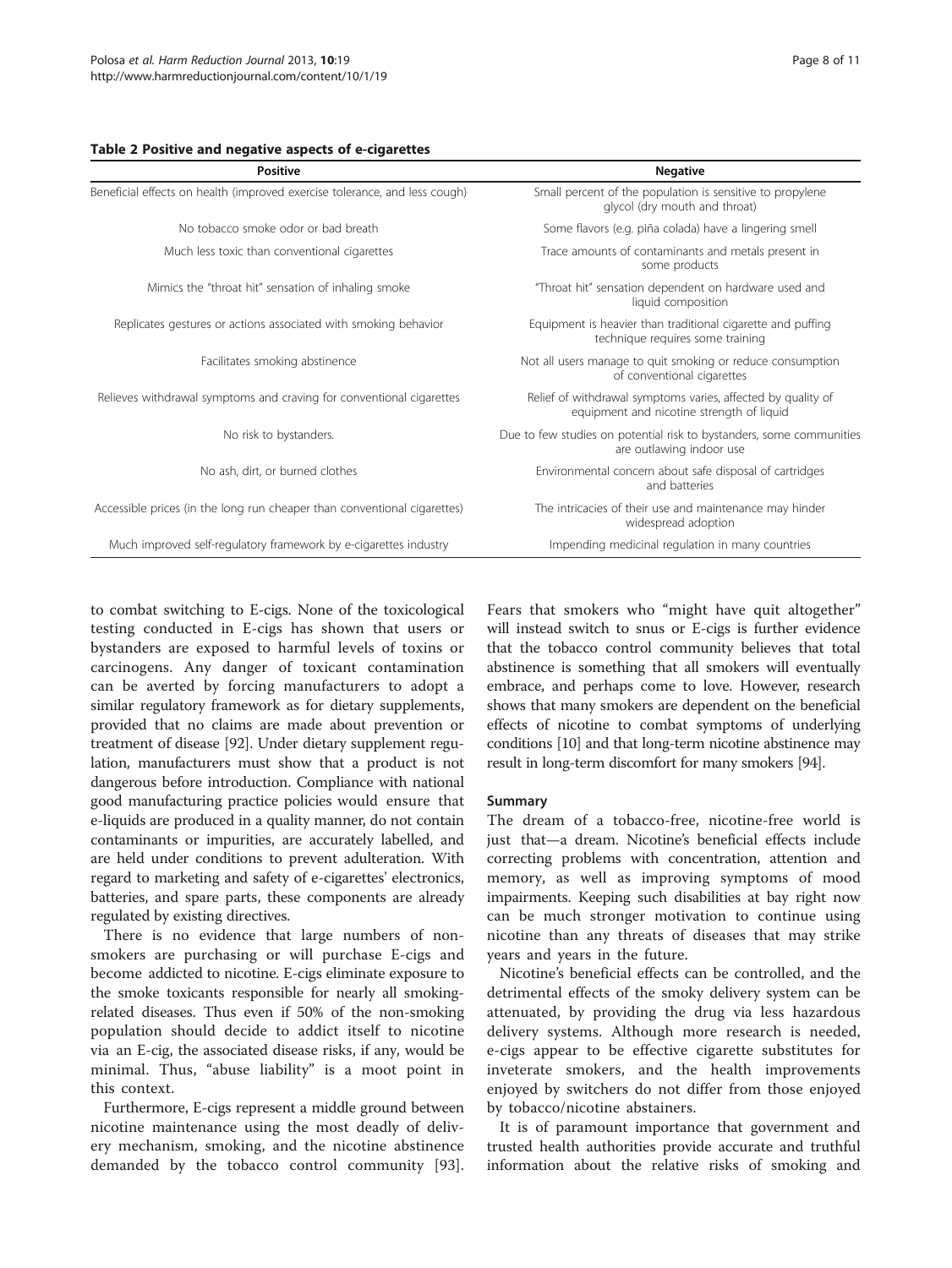<span id="page-8-0"></span>alternatives to smoking. If the public continues to be misled about the risks of THR products, millions of smokers will be dissuaded from switching to these much less hazardous alternatives. One of us recently wrote that, "It's time to be honest with the 50 million Americans, and hundreds of millions around the world, who use tobacco. The benefits they get from tobacco are very real. It's time to abandon the myth that tobacco is devoid of benefits, and to focus on how we can help smokers continue to derive those benefits with a safer delivery system" [\[95](#page-10-0)].

In the absence of regulatory standards, it is important that currently marketed products are of high quality. For example, the hardware should be reliable and should produce vapour consistently. The liquids should be manufactured under sanitary conditions and use pharmaceutical grade ingredients, and labels should contain a list of all ingredients and an accurate and standardized description of the nicotine content.

According to a recent article by CDC researchers, the proportion of U.S. adults who have ever used electronic cigarettes more than quadrupled from 0.6% in 2009 to 2.7% in 2010 with an estimated number of current electronic cigarette users of about 2.5 million [\[96\]](#page-10-0). Although rigorous studies are required to establish THR potential and long term safety of electronic cigarettes, these figures clearly suggest that smokers are finding these products helpful. If they were ineffective one would not expect the market to take off as it is. Most importantly, even if this THR product proves to be effective for only 25% of the smoking population, it could save millions of lives world-wide over the next ten years.

#### Competing interests

R.P. is Professor of Medicine and he is supported by the University of Catania, Italy. He has received lecture fees and research funding from GlaxoSmithKline and Pfizer, manufacturers of stop smoking mediactions. He has also served as a consultant for Pfizer and Arbi Group Srl (Milano, Italy), the distributor of Categoria™ e-Cigarettes. R.P.'s research on electronic cigarettes is currently supported by LIAF (Lega Italiana AntiFumo). B.R.'s research is supported by unrestricted grants from tobacco manufacturers to the University of Louisville, and by the Kentucky Research Challenge Trust Fund. P.C. and C.R. are Assistant Professors and they are supported by the University of Catania, Italy. M.M is researcher and she is supported by the University of Catania, Italy. They have no relevant conflict of interest to declare in relation to this work.

#### Authors' contributions

All authors revised the article critically for important intellectual content and approved its final version.

#### Author details

1 Presidio G. Rodolico – Unità Operativa di Medicina Interna e Medicina d'Urgenza, Centro per la Prevenzione e Cura del Tabagismo (CPCT), Azienda Ospedaliero-Universitaria "Policlinico-Vittorio Emanuele", Università di Catania, Catania, Italy. <sup>2</sup>Institute of Internal Medicine, G. Rodolico Hospital, Azienda Ospedaliero-Universitaria "Policlinico-Vittorio Emanuele", Università di Catania, Catania, Italy. <sup>3</sup>Department of Medicine, School of Medicine, University of Louisville, Louisville, KY, USA.

#### References

- 1. World Health Organization (WHO): Tobacco Fact Sheet N339 2011.
- 2. Doll R, Peto R, Boreham J, Sutherland I: Mortality in relation to smoking: 50 years' observations on male British doctors. BMJ 2004, 328(7436):1519–1528.
- 3. US Department of Health and Human Services: The health consequences of smoking: a report of the surgeon general. Atlanta, GA: US Department of Health and Human Services, Centers for Disease Control and Prevention, National Center for Chronic Disease Prevention and Health Promotion, Office on Smoking and Health; 2004.
- 4. World Health Organization (WHO): WHO Framework Convention on Tobacco Control. Geneva: WHO Press; 2003. ISBN: 9241591013.
- 5. Hughes JR, Keely J, Naud S: Shape of the relapse curve and long-term abstinence among untreated smokers. Addiction 2004, 99:29–38.
- 6. Casella G, Caponnetto P, Polosa R: Therapeutic advances in the treatment of nicotine addiction: present and future. Ther Adv Chronic Dis 2010, 1(3):95–106.
- 7. NIH State-of-the-Science Conference Statement on Tobacco Use: Prevention, Cessation, and Control. Ann Intern Med 2006, 145:839–844.
- 8. Etter JF, Burri M, Stapleton J: The impact of pharmaceutical company funding on results of randomized trials of nicotine replacement therapy for smoking cessation: a meta-analysis. Addiction 2007, 102(5):815–822.
- 9. Hays JT, Ebbert JO: Adverse effects and tolerability of medications for the treatment of tobacco use and dependence. Drugs 2010, 70(18):2357–2372.
- 10. Tobacco Advisory Group of the Royal College of Physicians: Harm reduction in nicotine addiction: Helping people who can't quit. London: Royal College of Physicians; 2007.
- 11. Bridgehead International, EQUIPP: Europe Quitting: Progress and Pathways. London; 2011. Equip Report available at: [http://www.ersnet.org/images/](http://www.ersnet.org/images/stories/weekly/EQUIP_REPORT_COMPLETE.PDF) [stories/weekly/EQUIP\\_REPORT\\_COMPLETE.PDF](http://www.ersnet.org/images/stories/weekly/EQUIP_REPORT_COMPLETE.PDF).
- 12. Sweanor D, Alcabes P, Drucker E: Tobacco harm reduction: how rational public policy could transform a pandemic. Int J Drug Pol 2007, 18:70-74.
- 13. Russell MAH: Realistic goals for smoking and health: a case for safer smoking. Lancet 1974, 1:254–258.
- 14. Chapman S: Public health advocacy and tobacco Control: making smoking history. Oxford: Blackwell; 2007.
- 15. Stratton K, Shetty P, Wallace R, et al: Clearing the smoke: assessing the science base for tobacco harm reduction. Washington, DC: Institute of Medicine National Academies Press; 2001.
- 16. Caponnetto P, Polosa R: Common predictors of smoking cessation in clinical practice. Respir Med 2008, 102(8):1182–1192.
- 17. Bullen C, McRobbie H, Thornley S, et al: Working with what we have before getting into bed with the tobacco industry. N Z Med J 2006, 119(1240):U2139.
- 18. Jorenby DE, Fiore MC, Smith SS, et al: Treating cigarette smoking with smokeless tobacco: a flawed recommendation. Am J Med 1998, 104:499–500.
- 19. Vogt F, Hall S, Marteau TM: General practitioners' and family physicians' negative beliefs and attitudes towards discussing smoking cessation with patients: a systematic review. Addiction 2005, 100(10):1423–1431.
- 20. Polosa R, Benowitz NL: Treatment of nicotine addiction: present therapeutic options and pipeline developments. Trends Pharmacol Sci 2011, 32(5):281–289.
- 21. Mottillo S, Filion KB, Bélisle P, Joseph L, et al: Behavioural interventions for smoking cessation: a meta-analysis of randomized controlled trials. Eur Heart J 2009, 30(6):718–730.
- 22. Britton J: Smokeless tobacco: friend or foe? Addiction 2003, 98:1199-1201. discussion 1204–1197.
- 23. Russell MAH, Jarvis MJ, Devitt G, Feyerabend C: Nicotine intake by snuff users. BMJ 1981, 283:814–817.
- 24. CDC, USDHHS: Tobacco use compared to other drug dependencies. In The Health Consequences of Smoking: Nicotine Addiction. Rockville, MD: A Report of the Surgeon General Volume Chapter V. U.S. Department of Health and Human Services, Centers for Disease Contro; 1988.
- 25. Gehricke JG, Loughlin SE, Whalen CK, et al: Smoking to self-medicate attentional and emotional dysfunctions. Nicotine Tob Res 2007, 9(Suppl 4):S523–S536.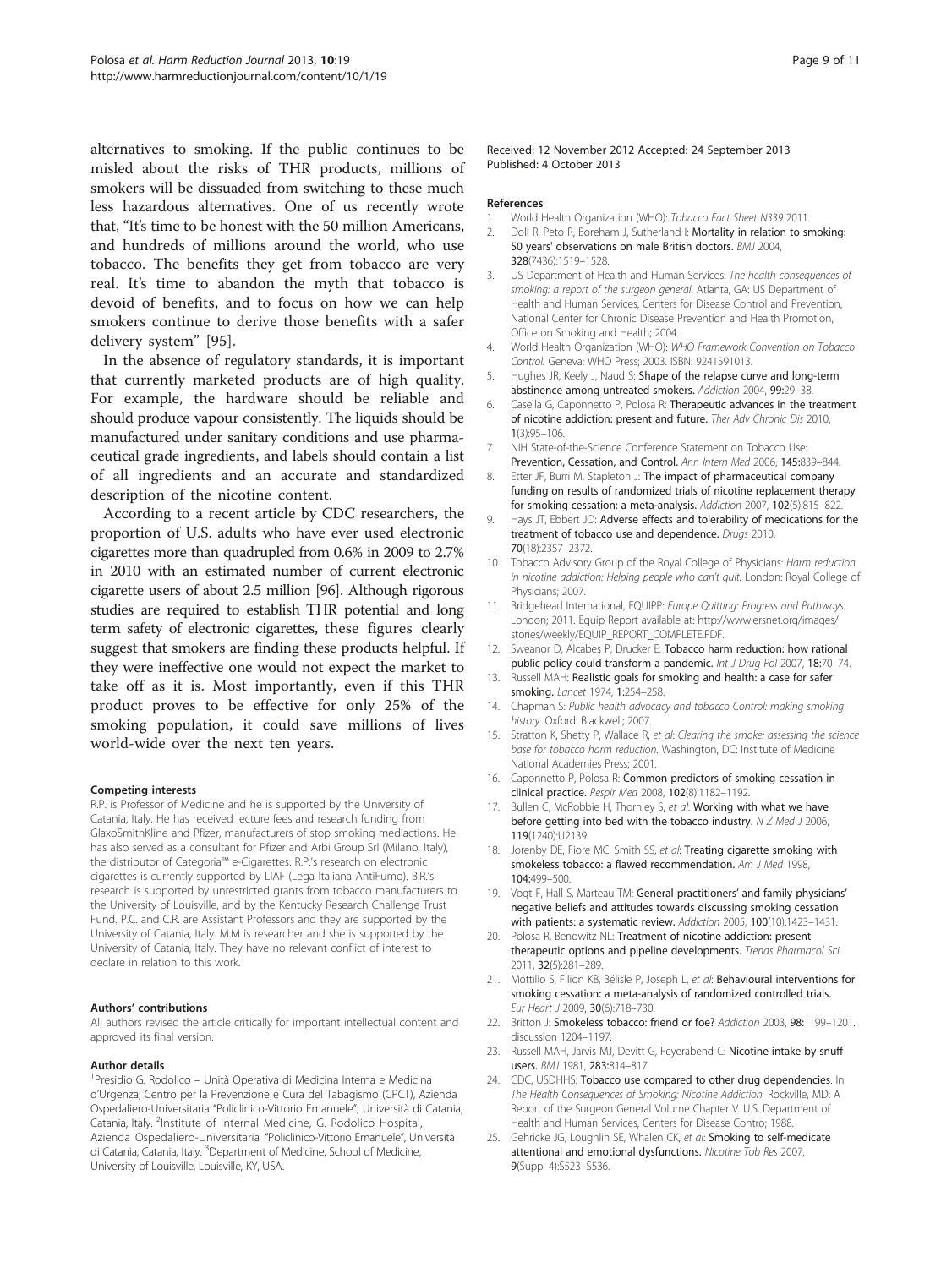- <span id="page-9-0"></span>26. Benowitz N: Nicotine Safety and Toxicity. Oxford (UK): Oxford University Press; 1998.
- 27. Coleman T, Chamberlain C, Cooper S, et al: Efficacy and safety of nicotine replacement therapy for smoking cessation in pregnancy: systematic review and meta-analysis. Addiction 2011, 106(1):52–61.
- 28. Forinash AB, Pitlick JM, Clark K, et al: Nicotine replacement therapy effect on pregnancy outcomes. Ann Pharmacother 2010, 44(11):1817–1821.
- 29. Osadchy A, Kazmin A, Koren G: Nicotine replacement therapy during pregnancy: recommended or not recommended? J Obstet Gynaecol Can 2009, 31(8):744–747.
- 30. McGrath J, McDonald JW, Macdonald JK: Transdermal nicotine for induction of remission in ulcerative colitis. Cochrane Database Syst Rev 2004, 18(4):CD004722.
- 31. Silver AA, Shytle RD, Philipp MK, et al: Transdermal nicotine and haloperidol in Tourette's disorder: a double-blind placebo-controlled study. J Clin Psychiatry 2001, 62(9):707–714.
- 32. Mihailescu S, Drucker-Colín R: Nicotine, brain nicotinic receptors, and neuropsychiatric disorders. Arch Med Res 2000, 31(2):131–144.
- 33. Multi-criteria Decision Analysis: A new approach to evaluating the harm caused by nicotine delivery products. [http://www.drugscience.org.uk/external](http://www.drugscience.org.uk/external-resources/nicotine-mcda-briefing/)[resources/nicotine-mcda-briefing/](http://www.drugscience.org.uk/external-resources/nicotine-mcda-briefing/).
- 34. Henningfield JE: Nicotine medications for smoking cessation. N Engl J Med 1995, 333(18):1196–1203.
- 35. Dale LC, Hurt RD, Offord KP, Lawson GM, Croghan IT, Schroeder DR: High dose nicotine patch therapy: percentage of replacement and smoking cessation. JAMA 1995, 274:1353–1358.
- 36. Österdahl B-G, Jansson C, Paccou A: Decreased levels of tobacco specific N-nitrosamines in moist snuff on the Swedish market. J Agric Food Chem 2004, 52:5085–5088.
- 37. St Helen G, Novalen M, Heitjan DF: Reproducibility of the nicotine metabolite ratio in cigarette smokers. Cancer Epidemiol Biomarkers Prev 2012, 21(7):1105–1114.
- 38. Norberg M, Lundqvist G, Nilsson M: Changing patterns of tobacco use in a middle-aged population: the role of snus, gender, age, and education. Glob Health Action 2011, 4: doi:10.3402/gha.v4i0.5613.
- 39. Stegmayr B, Eliasson M, Rodu B: The decline of smoking in northern Sweden. Scand J Public Health 2005, 33(4):321–324.
- 40. Foulds J, Ramström L, Burke M, et al: Effect of smokeless tobacco (snus) on smoking and public health in Sweden. Tob Control 2003, 12:349–359.
- 41. Ten years of Swedish public health policy Summary report. Swedish National Institute of Public Health 2013.<http://www.fhi.se/en/>.
- 42. Furberg H, Lichtenstein P, Pedersen NL, et al: Cigarettes and oral snuff use in Sweden: Prevalence and transitions. Addiction 2006, 101(10):1509–1515.
- 43. Ramström LM, Foulds J: Role of snus in initiation and cessation of tobacco smoking in Sweden. Tob Control 2006, 15:210–214.
- 44. Peto R, Lopez AD, Boreham J, Thun M: Mortality from smoking in developed countries 1950–2000: Sweden. 2nd edition. 2006. [http://www.ctsu.ox.ac.uk/](http://www.ctsu.ox.ac.uk/deathsfromsmoking/download%20files/Country%20presentations/Sweden/Sweden%20data.pdf) [deathsfromsmoking/download%20files/Country%20presentations/Sweden/](http://www.ctsu.ox.ac.uk/deathsfromsmoking/download%20files/Country%20presentations/Sweden/Sweden%20data.pdf) [Sweden%20data.pdf.](http://www.ctsu.ox.ac.uk/deathsfromsmoking/download%20files/Country%20presentations/Sweden/Sweden%20data.pdf)
- 45. Roth D, Roth AB, Liu X: Health risks of smoking compared with Swedish snus. Inhal Toxicol 2005, 17:741–748.
- 46. Lund KE, Scheffels J, McNeill A: The association between use of snus and quit rates for smoking: results from seven Norwegian cross-sectional studies. Addiction 2011, 106:162–167.
- 47. Timberlake DS: Are smokers receptive to using smokeless tobacco as a substitute? Prev Med 2009, 49(2–3):229–232.
- Bahreinifar S, Sheon NM, Ling PM: Is snus the same as dip? Smokers' perceptions of new smokeless tobacco advertising. Tob Control. doi:10.1136/tobaccocontrol-2011-050022.
- 49. Phillips CV, Wang C, Guenzel B: You might as well smoke; the misleading and harmful public message about smokeless tobacco. BMC Public Health 2005, 5:31.
- 50. O'Connor RJ, McNeill A, Borland R, et al: Smokers' beliefs about the relative safety of other tobacco products: findings from the ITC collaboration. Nicotine Tob Res 2007, 9(10):1033–1042.
- 51. Peiper N, Stone R, van Zyl R, et al: University faculty perceptions of the health risks related to cigarettes and smokeless tobacco. Drug Alcohol Rev 2010, 29:121–130.
- 52. Hatsukami DK, Lemmonds C, Zhang Y, et al: Evaluation of carcinogen exposure in people who used 'reduced exposure' tobacco products. J Natl Cancer Inst 2004, 96:844–852.
- 53. Fagerström K, Eissenberg T: Dependence on tobacco and nicotine products: a case for product-specific assessment. Nic Tob Res 2012, 14(11):1382–1390.
- 54. Gilljam H, Galanti MR: Role of snus (oral moist snuff) in smoking cessation and smoking reduction in Sweden. Addiction 2003, 98(9):1183–1189.
- 55. Mendoza-Baumgart MI, Tulunay OE, Hecht SS, et al: Pilot study on lower nitrosamine smokeless tobacco products compared with medicinal nicotine. Nic Tob Res 2007, 12:1309–1323.
- 56. Caldwell B, Burgess C, Crane J: Randomized crossover trial of the acceptability of snus, nicotine gum, and Zonnic therapy for smoking reduction in heavy smokers. Nic Tob Res 2010, 12:179–183.
- 57. Carpenter MJ, Gray KM: A pilot randomized study of smokeless tobacco use among smokers not interested in quitting: changes in smoking behavior and readiness to quit. Nic Tob Res 2010, 12:136–143.
- 58. Caponnetto P, Campagna D, Cibella F, Morjaria JB, Caruso M, Russo C, Polosa R: EffiCiency and Safety of an eLectronic cigAreTte (ECLAT) as Tobacco Cigarettes Substitute: A Prospective 12-Month Randomized Control Design Study. PLoS ONE 2013, 8(6):e66317.
- 59. Food and Drug Administration: Brief in Opposition to Motion for Preliminary Injunction. Washington DC: United States Food and Drug Administration; 2009. [http://www.fda.gov/downloads/NewsEvents/PublicHealthFocus/](http://www.fda.gov/downloads/NewsEvents/PublicHealthFocus/UCM173191.pdf) [UCM173191.pdf.](http://www.fda.gov/downloads/NewsEvents/PublicHealthFocus/UCM173191.pdf)
- 60. Polosa R, Caponnetto P, Morjaria JB, et al: Effect of an electronic nicotine delivery device (e-Cigarette) on smoking cessation and reduction: a prospective pilot study. BMC Public Health 2011, 11:786.
- 61. Cahn Z, Siegel M: Electronic cigarettes as a harm reduction strategy for tobacco control: a step forward or a repeat of past mistakes? J Public Health Policy 2011, 32(1):16–31. Epub 2010 Dec 9.
- 62. Miura K, Kikukawa Y, Nakao T: Safety assessment of electronic cigarettes in smokers. SEIKATSU EISEI (Journal of Urban Living and Health Association) 2011, 55(1):59–64.
- 63. Trehy M, Ye W, Hadwiger M, Moore T, Allgire JF, et al: Analysis of electronic cigarette cartridges, refill solutions and smoke for nicotine and nicotine related impurities. Journal of Liquid Chromatography & Related Technologies 2011, 34:1442–1458.
- Laugesen M: Ruyan e-cigarette bench-top tests. Dublin: Poster: Society for Research on Nicotine and Tobacco; 2009. [http://www.healthnz.co.nz/](http://www.healthnz.co.nz/DublinEcigBenchtopHandout.pdf) [DublinEcigBenchtopHandout.pdf.](http://www.healthnz.co.nz/DublinEcigBenchtopHandout.pdf)
- 65. US Food and Drug Administration: FDA News Release, FDA and Public Health Experts Warn About Electronic Cigarettes. 2009. [http://www.fda.gov/](http://www.fda.gov/NewsEvents/Newsroom/PressAnnouncements/2009/ucm173222.htm) [NewsEvents/Newsroom/PressAnnouncements/2009/ucm173222.htm.](http://www.fda.gov/NewsEvents/Newsroom/PressAnnouncements/2009/ucm173222.htm)
- 66. Chen IL: FDA summary of adverse events on electronic cigarettes. Nicotine Tob Res 2013, 15(2):615–616.
- 67. US Food and Drug Administration: Final Report on FDA Analyses. 2009. <http://www.fda.gov/downloads/Drugs/ScienceResearch/UCM173250.pdf>.
- 68. Westenberger B: Evaluation of e-cigarettes. Rockville, MD: US Food and Drug Administration, Center for Drug Evaluation and Research, Division of Pharmaceutical Analysis; 2009.
- 69. Etter J-F, Zäther E, Svensson S: Analysis of refill liquids for electronic cigarettes. Addiction 2013: . online first - doi:10.1111/add.12235.
- 70. Kim H-J, Shin H-S: Determination of tobacco-specific nitrosamines in replacement liquids of electronic cigarettes by liquid chromatographytandem mass spectrometry. J Chromatogr A 2013, 1291:48-55.
- 71. Goniewicz M, Kuma T, Gawron M, Knysak J, Kosmider L: Nicotine levels in electronic cigarettes. Nicotine Tob Res 2012, 15:158–166.
- 72. Goniewicz ML, Knysak J, Gawron M, Kosmider L, Sobczak A, Kurek J, Prokopowicz A, Jablonska-Czapla M, Rosik-Dulewska C, Havel C, Jacob P III, Benowitz N: Levels of selected carcinogens and toxicants in vapour from electronic cigarettes. Tob Control 2013. doi:10.1136/tobaccocontrol-2012- 050859.
- 73. Williams M, Villarreal A, Bozhilov K, Lin S, Talbot P: Metal and silicate particles including nanoparticles are present in electronic cigarettes cartomizer fluid and aerosol. PLoS ONE 2013, 8:e57087. doi:10.1371/journal. pone.0057987.
- 74. Bullen C, McRobbie H, Thornley S, et al: Effect of an electronic nicotine delivery device (e cigarette) on desire to smoke and withdrawal, user preferences and nicotine delivery: randomised cross-over trial. Tob Control 2010, 19(2):98–103.
- 75. Eissenberg T: Electronic nicotine delivery devices: ineffective nicotine delivery and craving suppression after acute administration. Tob Control 2010, 19(1):87–88.